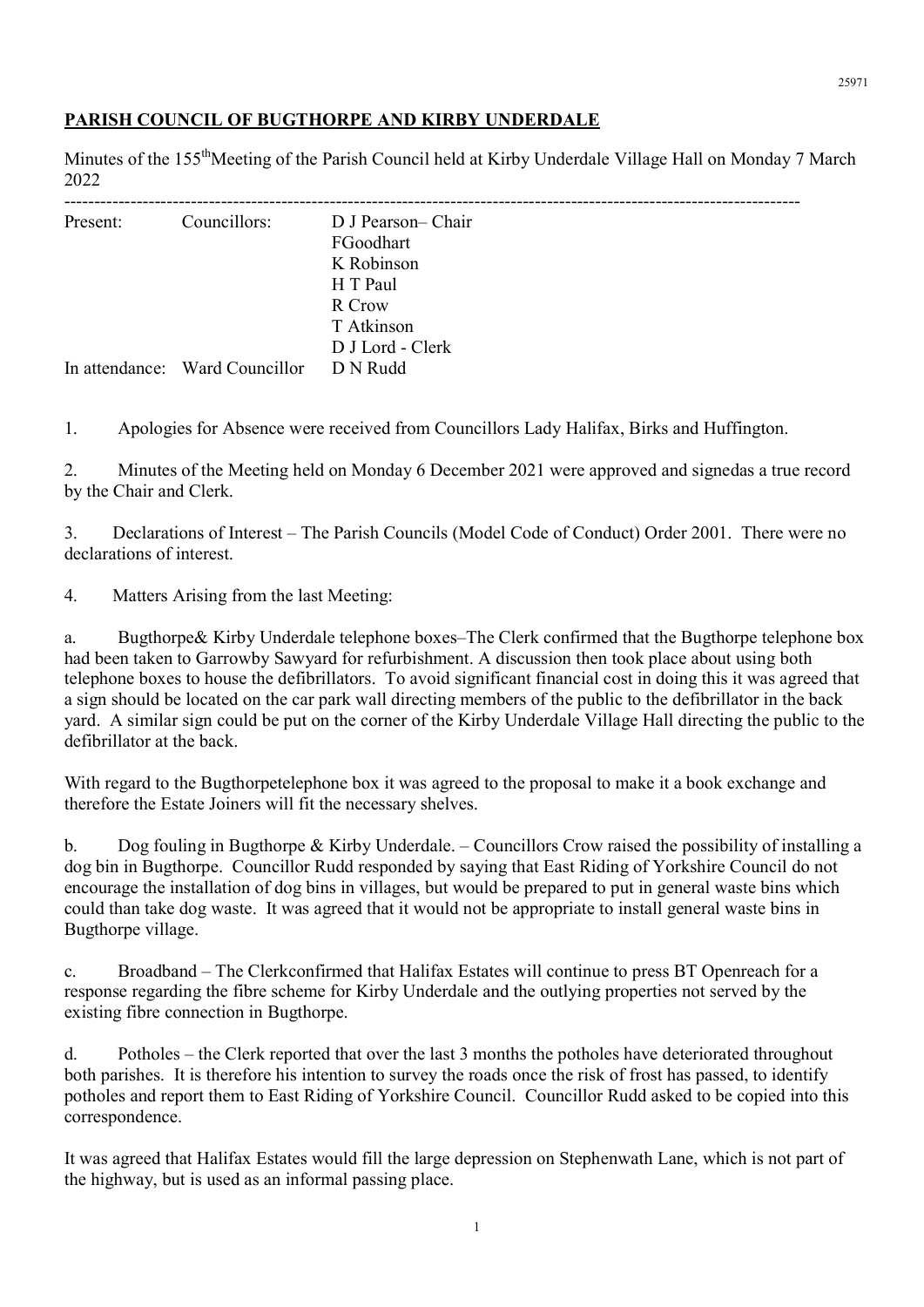e. Traffic congestion at Stamford Bridge – Councillor Rudd said that he attends monthly liaison meetings with the prison to monitor development of the new facility. However the issue of congestion at Stamford Bridge has not been discussed at any of these meeting. Councillor Rudd suggested that the Clerk should contact Councillor Kay West, who is one of the Ward Councillors for the Stamford Bridge area.

f. Roadside grips – accepted as a matter of report.

g. Additional recycling– Councillor Robinson said that she is receiving some recycling so that she would continue collecting it for the time being.

h. Community Litter Pick – the Clerk confirmed that the litter pick would take place between 9am and 11am on 19 March. Flyers will be distributed over the next few days. Councillor Crow confirmed that he still had a good supply of black plastic bags and the Chair said that he would contact Stamford Bridge Scouts to borrow the litter pickers again.

## 5. Other Matters.

a. Jubilee Pasture – Councillor Robinson and the Clerk reported on the scheme to create a community space adjacent to Pasture Farm for both Bugthorpe and Kirby Underdale parishioners, as well as visitors to our parishes, to enjoy. Halifax estates have already planted some trees, donated by the Woodland Trust, on the site's periphery. It is proposed that 'Jubilee Pasture' will be developed with a pond, benches, a wild-flower meadow and an information board. A National Heritage Lottery Fund grant application is being made to cover the cost. The Chair clarified that this is a Parish Council application and that the Parish Council would have to accept ongoing responsibility for the site, in conjunction with the agricultural tenant, David Wardell. The proposed development, and grant application, was unanimously supported.

b. Pedestrian bridge across beck at Low Hall – Councillors noted that East Riding of Yorkshire Council have accepted responsibility to carry out the necessary repairs.

c. Water main leaks – the Clerk is in the process of contracting Yorkshire Water regarding the regularity of leaks on the water main between Bugthorpe and Kirby Underdale. It would appear that due to the age of the water main, it has become brittle and requires replacement. The Clerk will report progress at the next Parish Council Meeting.

d. Planning applications at South Wold Farm – Councillors noted that planning permission has been grantedfor two new pig buildings to be erected at South Wold Farm.

e. Future of Kirby Underdale Village Hall – the Clerk reported that 65 questionnaires were returned, of which 53 were in favour of retaining the Village Hall. A programme of repairs will now be put together in an attempt to make the facility more attractive to potential hirers.

f. Application to crown reduce two lime trees at The Old Rectory, Bugthorpe– Councillors accepted this as necessary for safety reasons.

g. Retrospective approval was given for the following payments: Parish Pump £45.00 G. Sissons – half year bus shelter cleaning £50.00

K. Robinson – reimbursement of website expenses £51.00

6. Correspondence.